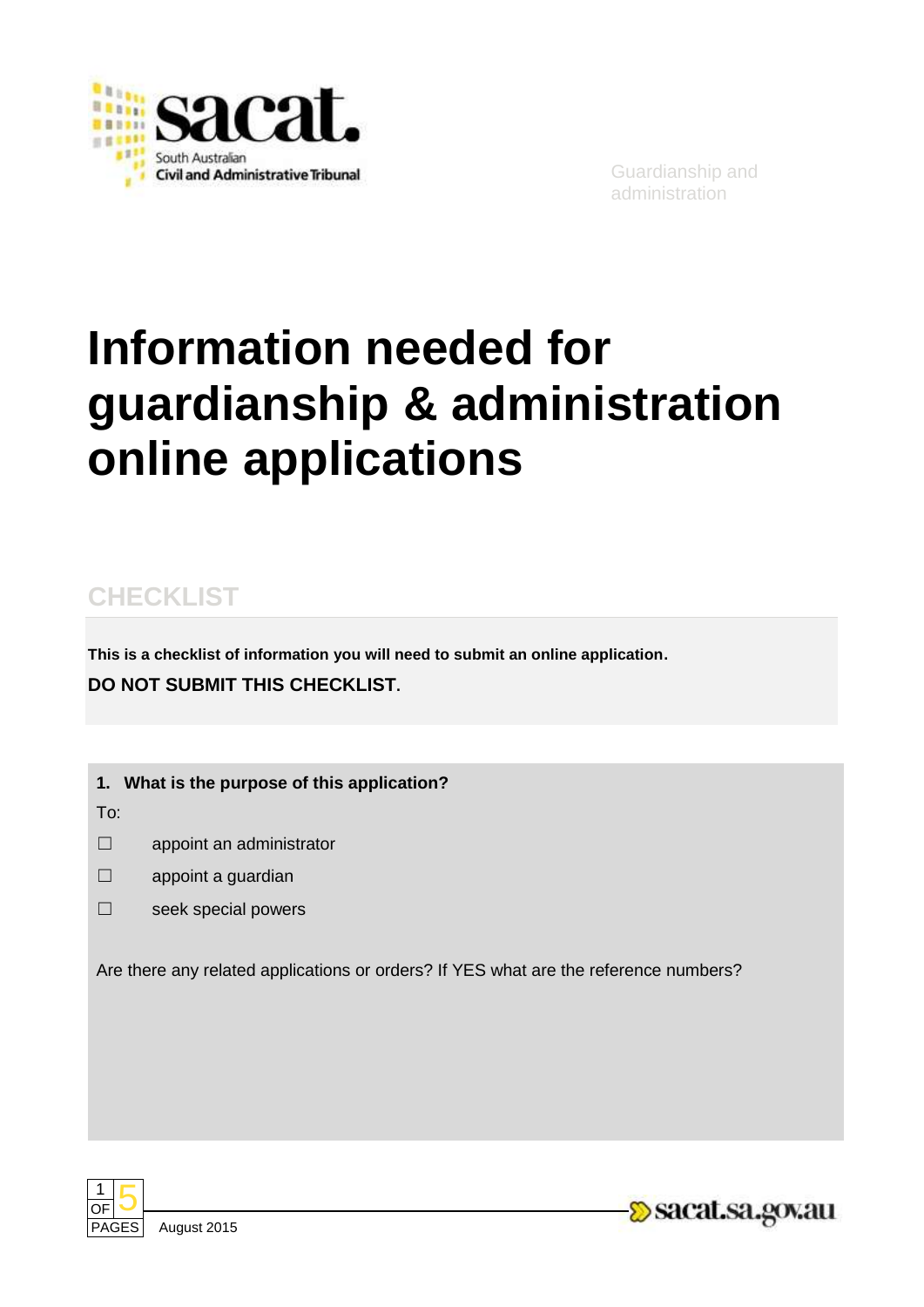

## **2. Details about the person**

You need to know:

- ☐ their full name, date of birth, marital status and gender
- ☐ their current address (eg hospital details) and their usual full address (including email and telephone number)
- □ if they are Aboriginal or Torres Strait Islander
- ☐ their birthplace (country)
- □ their spoken language
- □ their broad diagnosis
- ☐ their attitude to this application (unaware, supportive, ambivalent, unsupportive or hostile).

#### **3. Legal rights of the person**

As the applicant you will need to explain the legal rights to the person, which includes:

- $\Box$  the right to be represented by counsel or, with the permission of SACAT, any other representative (at their own expense)
- ☐ the right to call or give evidence or present other evidence/material to SACAT
- ☐ the right to examine or cross-examine witnesses
- ☐ the right to make oral or written submissions to SACAT
- ☐ the right to engage an interpreter
- ☐ the right to request an adjournment.

#### **4. Applicant(s) details**

These are your details.

You must submit your full details plus those of any other applicant.



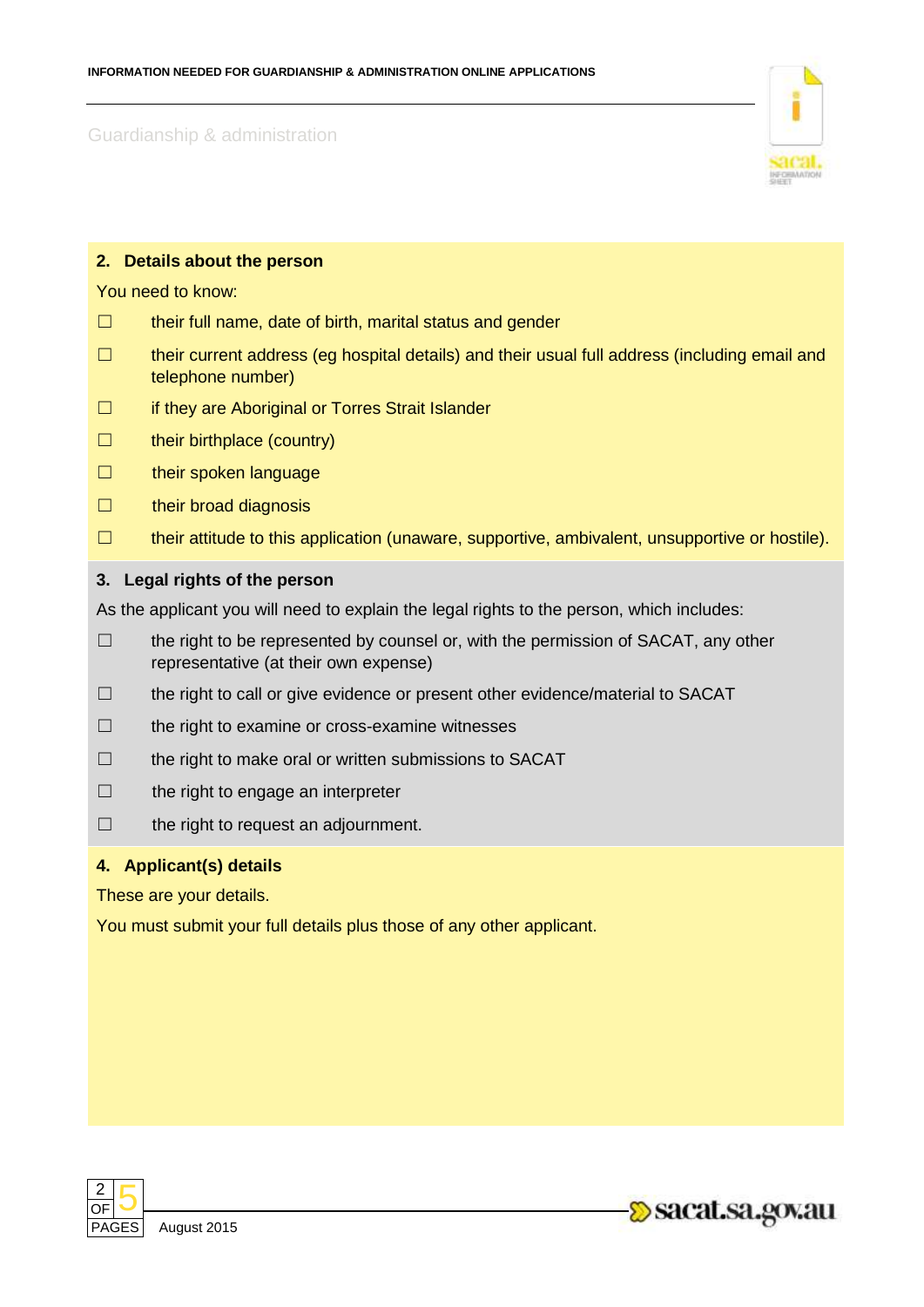

|                                            |  | 5. Hearing requirements                                                                                                                                                                                                                       |
|--------------------------------------------|--|-----------------------------------------------------------------------------------------------------------------------------------------------------------------------------------------------------------------------------------------------|
| You will need to submit information about: |  |                                                                                                                                                                                                                                               |
| $\Box$                                     |  | issues relating to the safety of the person(s) or security concerns                                                                                                                                                                           |
| $\Box$                                     |  | attendance details – it is YOUR responsibility to bring the person to the hearing, as orders<br>are proposed to be made that will affect their legal rights.                                                                                  |
|                                            |  | You may seek permission from SACAT not to bring the person, but you will need to<br>provide documentation from a health professional explaining why a person cannot attend a<br>hearing (eg physical or security reasons)                     |
| $\Box$                                     |  | availability information:                                                                                                                                                                                                                     |
|                                            |  | matters are normally listed within 2 - 3 weeks of an application – you can indicate<br>$\bullet$<br>preferred days and whether morning or afternoon however SACAT reserves the right<br>to list matters at any time it decides is appropriate |
| $\Box$                                     |  | urgency (eg provide details if the matter presents an immediate risk to welfare, finances).                                                                                                                                                   |
|                                            |  | 6. People that SACAT should invite to attend the hearing                                                                                                                                                                                      |
| You need to provide:                       |  |                                                                                                                                                                                                                                               |
| ⊔                                          |  | full contact details of all interested parties                                                                                                                                                                                                |
| $\Box$                                     |  | full contact details of anyone who may oppose the application.                                                                                                                                                                                |

## **7. Medical and psychological report**

Make sure you have a copy of the compulsory medical report form and attach it to the application.

# **8. Information about enduring powers or advanced care directives**

You must indicate if the person is subject to any enduring powers or advanced care directives and when they are dated. If they are available, please attach them to the application.



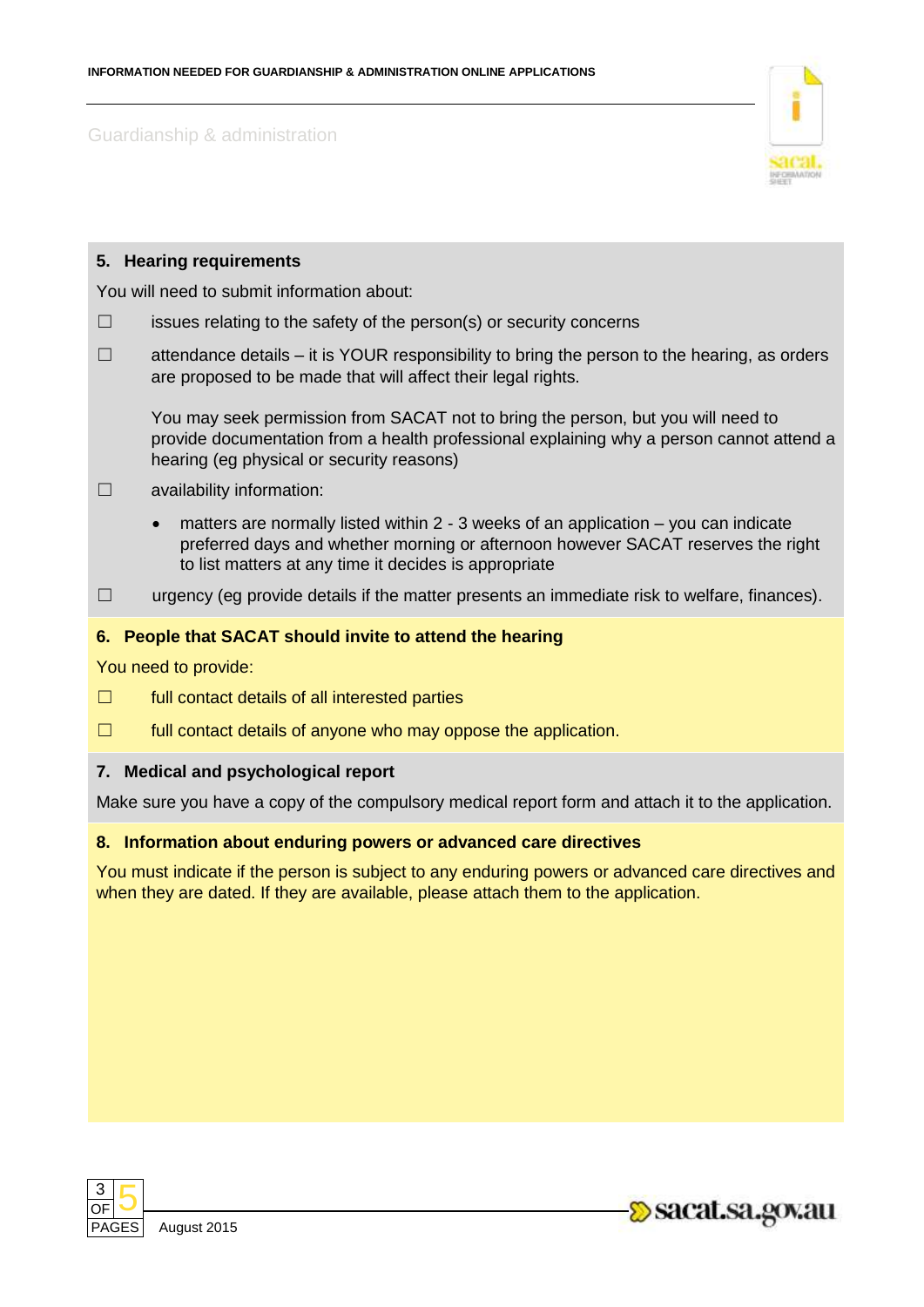

### **9. Information relating to an administration order**

If you are applying for an administration order you must provide:

- $\Box$  information about how the person's financial and legal decisions are currently being made (eg by the person, Enduring Power of Attorney, friend or family, other)
- $\Box$  information about any financial or legal issues that currently exist
- ☐ information about the person's Will including when it was made and who the Executor is
- ☐ information about the person's current financial situation (income, expenses, bank details, assets, debts).

You will need to provide information about the proposed administrator(s):

- ☐ Private administrator (eg family or friends)
- ☐ Public Trustee.

#### **10. Information relating to a guardianship order**

You will be asked to provide information to issues that might be relevant to whether an order should be made and information about:

- $\Box$  how the person's needs are currently being made
- □ how decisions are being made
- ☐ whether informal arrangements can continue or not.

For example:

- No one available to assist with decisions
- The person is subject to violence
- The person needs a greater level of care in a nursing home or hostel

You will need to provide information about the proposed guardians:

- □ family or friend details
- ☐ Public Advocate.